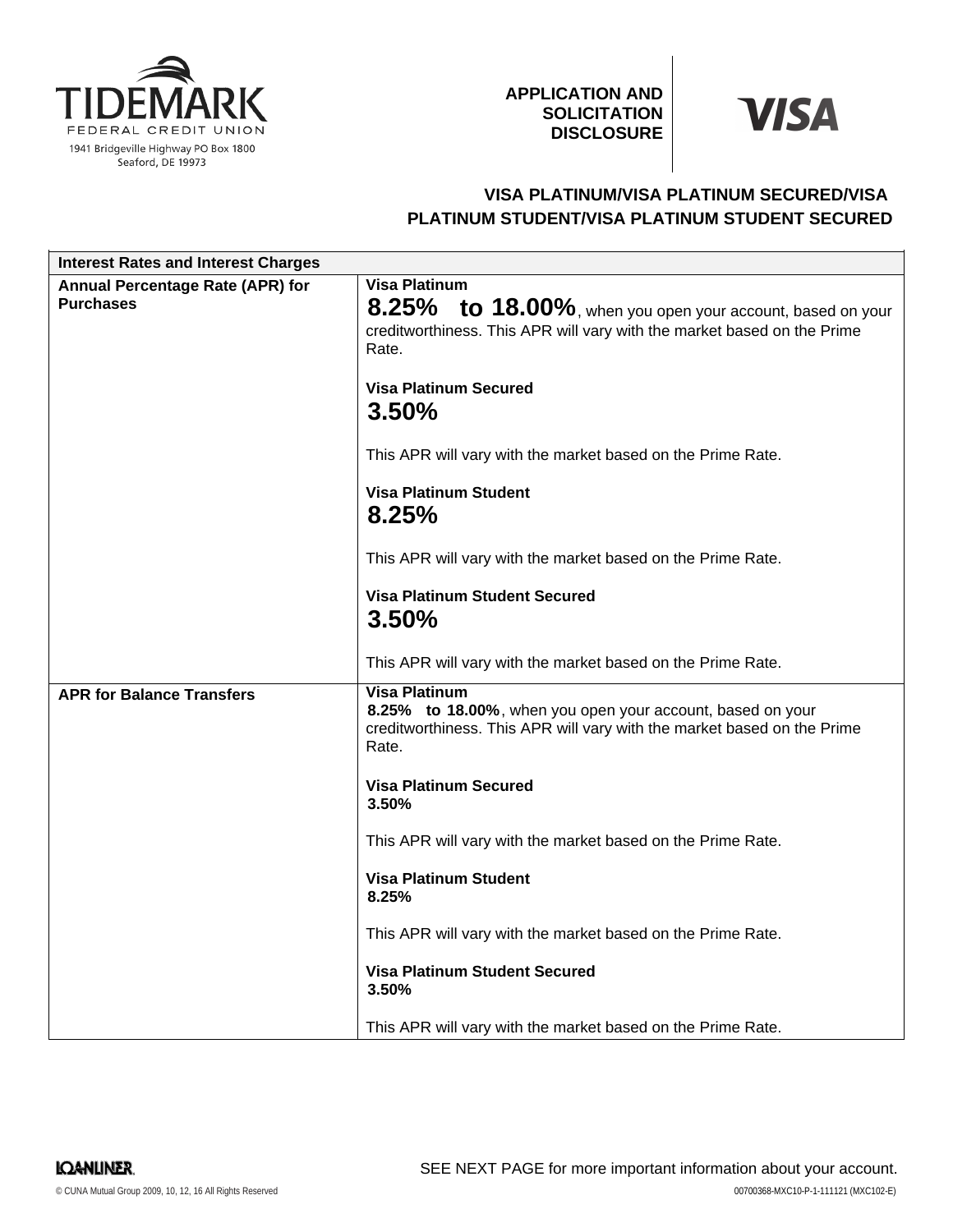| <b>APR for Cash Advances</b>                                                 | <b>Visa Platinum</b>                                                                                                                                                                               |
|------------------------------------------------------------------------------|----------------------------------------------------------------------------------------------------------------------------------------------------------------------------------------------------|
|                                                                              | 8.25% to 18.00%, when you open your account, based on your                                                                                                                                         |
|                                                                              | creditworthiness. This APR will vary with the market based on the Prime                                                                                                                            |
|                                                                              | Rate.                                                                                                                                                                                              |
|                                                                              |                                                                                                                                                                                                    |
|                                                                              | <b>Visa Platinum Secured</b><br>3.50%                                                                                                                                                              |
|                                                                              | This APR will vary with the market based on the Prime Rate.                                                                                                                                        |
|                                                                              | <b>Visa Platinum Student</b><br>8.25%                                                                                                                                                              |
|                                                                              | This APR will vary with the market based on the Prime Rate.                                                                                                                                        |
|                                                                              | <b>Visa Platinum Student Secured</b><br>3.50%                                                                                                                                                      |
|                                                                              | This APR will vary with the market based on the Prime Rate.                                                                                                                                        |
| How to Avoid Paying Interest on<br><b>Purchases</b>                          | Your due date is at least 25 days after the close of each billing cycle. We will<br>not charge you any interest on purchases if you pay your entire balance by<br>the due date each month.         |
| For Credit Card Tips from the<br><b>Consumer Financial Protection Bureau</b> | To learn more about factors to consider when applying for or using a<br>credit card, visit the website of the Consumer Financial Protection<br>Bureau at http://www.consumerfinance.gov/learnmore. |
| <b>Fees</b>                                                                  |                                                                                                                                                                                                    |
| <b>Transaction Fees</b>                                                      |                                                                                                                                                                                                    |
| - Cash Advance Fee                                                           | \$5.00 or 2.00% of the amount of each cash advance, whichever is greater<br>(Maximum Fee: \$25.00)                                                                                                 |
| - Foreign Transaction Fee                                                    | 1.00% of each multiple currency transaction in U.S. dollars                                                                                                                                        |
|                                                                              | 1.00% of each single currency transaction in U.S. dollars                                                                                                                                          |
| <b>Penalty Fees</b>                                                          |                                                                                                                                                                                                    |
| - Late Payment Fee                                                           | Up to \$15.00                                                                                                                                                                                      |
| - Returned Payment Fee                                                       | Up to \$20.00                                                                                                                                                                                      |

#### **How We Will Calculate Your Balance:**

We use a method called "average daily balance (including new purchases)."

#### **Effective Date:**

The information about the costs of the card described in this application is accurate as of: April 1, 2022This information may have changed after that date. To find out what may have changed, contact the Credit Union.

**For California Borrowers, the Visa Platinum, Visa Platinum Secured, Visa Platinum Student and Visa Platinum** Student Secured are secured credit cards. Credit extended under this credit card account is secured by various personal property and money including, but not limited to: (a) any goods you purchase with this account, (b) any shares you specifically pledge as collateral for this account on a separate Pledge of Shares, (c) all shares you have in any individual or joint account with the Credit Union excluding shares in an Individual Retirement Account or in any other account that would lose special tax treatment under state or federal law, and (d) **collateral securing other loans you have with the Credit Union excluding dwellings.**

#### **Other Fees & Disclosures:**

#### Late Payment Fee:

\$15.00 or the amount of the required minimum payment, whichever is less, if you are 11 or more days late in making a payment.

#### Cash Advance Fee (Finance Charge):

\$5.00 or 2.00% of the amount of each cash advance, whichever is greater, however, the fee will never exceed \$25.00.